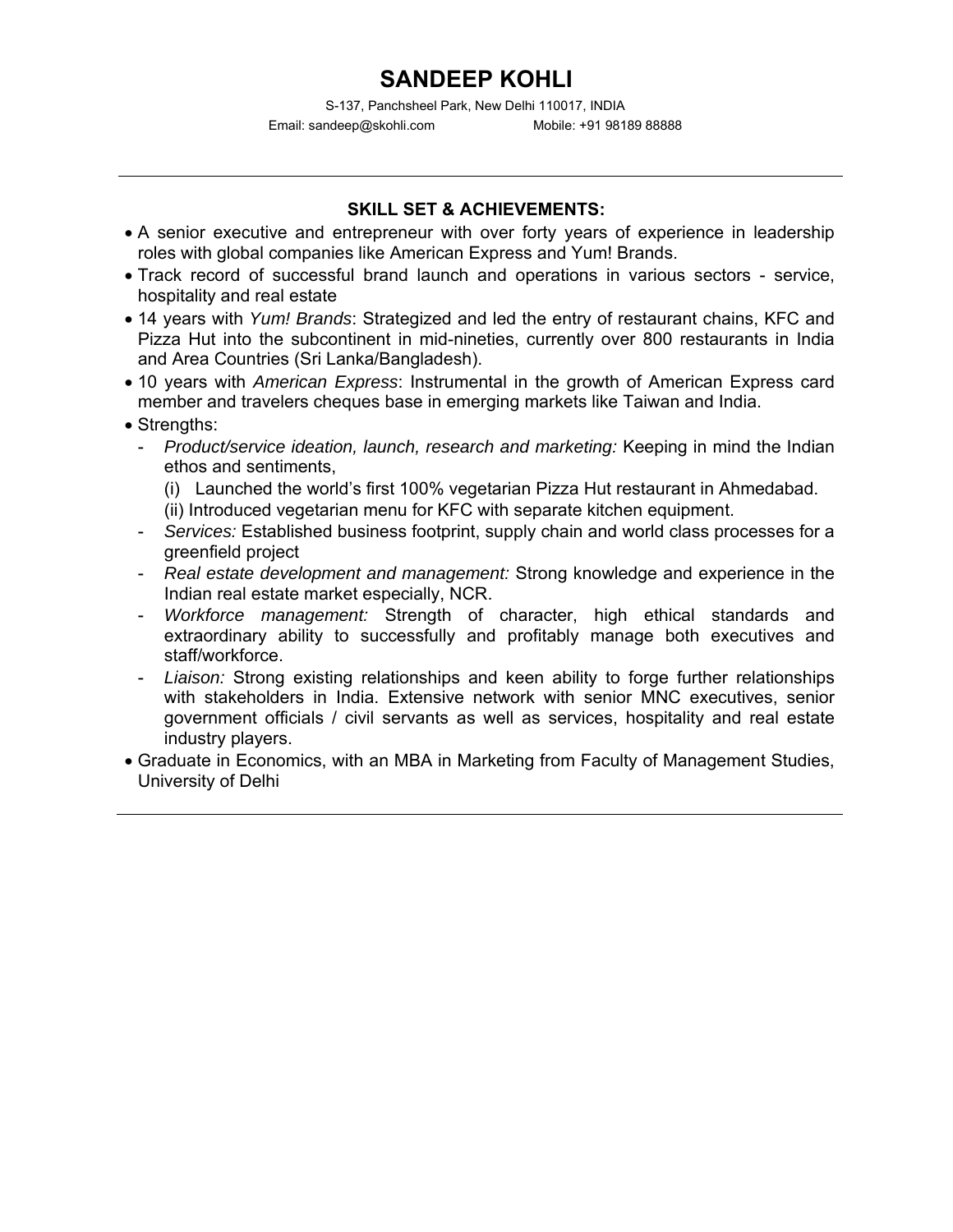S-137, Panchsheel Park, New Delhi 110017, INDIA Email: sandeep@skohli.com Mobile: +91 98189 88888

## **PROFESSIONAL EXPERIENCE:**

**2009 – To date**

Involved in various projects as an Entrepreneur, Investor, Mentor and Advisor in F&B and Real Estate space. Some highlights:

- **Advisor, Max Ventures Pvt. Ltd.**, a company owned and promoted by Mr. Analjit Singh, Founder and Chairman, Max India
	- Real Estate: Development of various land parcels in Dehradun, Najafgarh and Greater Noida
	- F&B: Strategic framework for restaurant launch and operations in Franschhoek, South Africa.
- **Advisor, F&B space**:
	- **Great Indian Restaurant Company**, partially funded by a US based VC firm. The company operated a restaurant chain by the brand name "Orange Hara", a chef independent kitchen that served Indian cuisine with a modern bar. The operating platform was similar to QSR chains, frozen to fryer concept.
	- Gamma Pizzakraft, a franchisee of Yum! Brands. Currently operates over 50 Pizza Hut restaurants in Delhi NCR and in Sri Lanka.
- **Advisor, Dalmia Group**, Strategized and set up a Real Estate company in South India.
- **Mentoring**:
	- **Pinky Pandit, Modus Design:** A full service architecture and interior design firm with expertise in hospitality, retail and residential spaces.
	- Angad Chowdhry, Sphinx: A consumer intelligence and brand strategy agency that specializes in digital ethnography, creation of online research platforms and OSINT (open-source intelligence).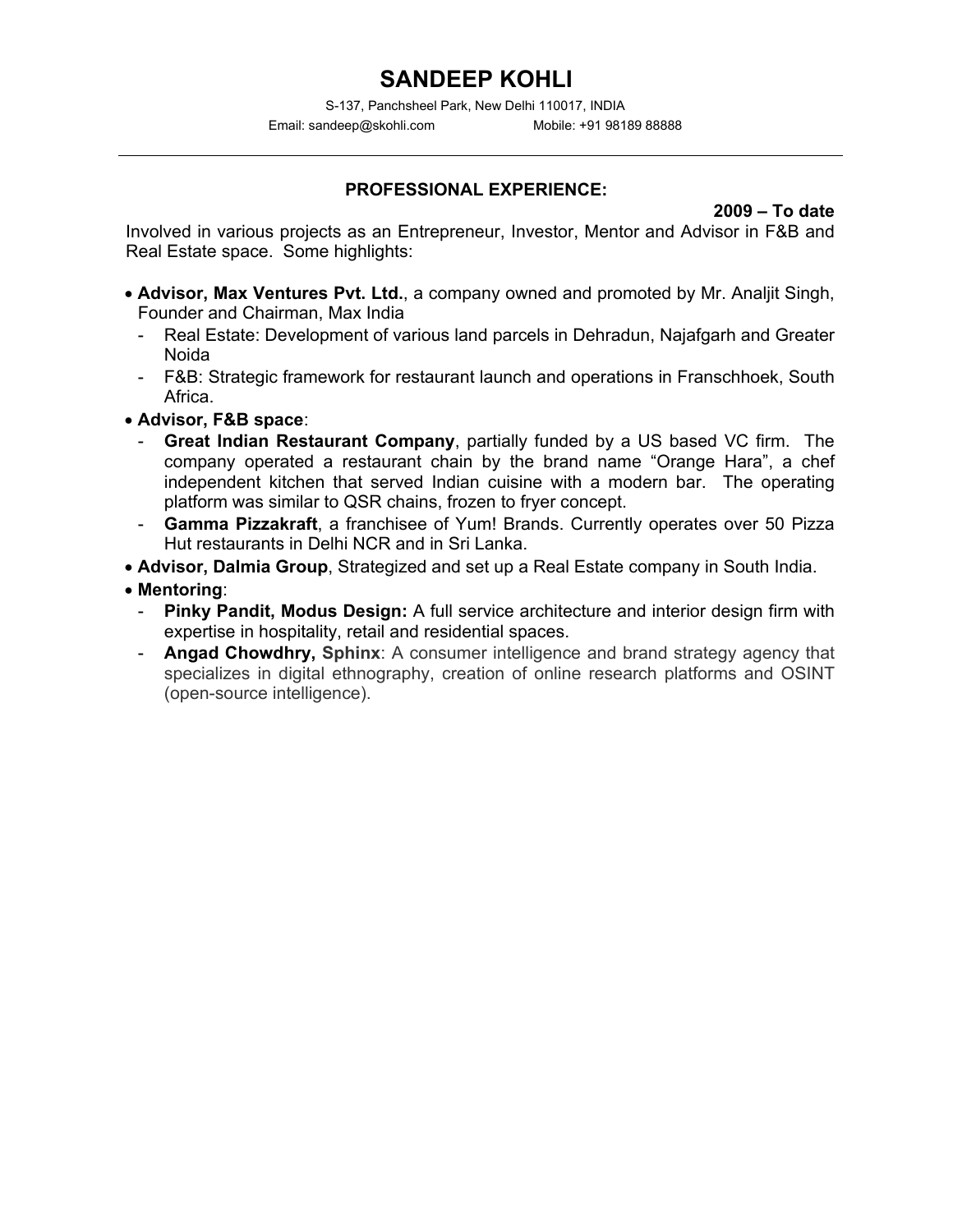S-137, Panchsheel Park, New Delhi 110017, INDIA Email: sandeep@skohli.com Mobile: +91 98189 88888

### *Managing Director, India*

- Managed real estate investment and development initiatives in India including hospitality and retail sectors
- Assumed leadership role in potential establishment of a hotel JV focused on leasing, redevelopment and operation of prime city-center budget segment hotel properties
- Instrumental in establishment of a substantial (\$150m+) JV with leading U.S. retail property owner. The JV was for acquisition of suburban, Tier II real estate for development of multi-brand retail shopping malls (1.5m sq. ft.).
- Presented and spear headed \$130m green field development project through Investment Committee. Leveraged personal relationships to originate and negotiate \$80m nonrecourse, construction finance arrangement
- Supported establishment of two additional JVs and SUN's role in the operation of *SUN-Apollo India Real Estate Fund I*, a \$630m private equity fund, raised in partnership with Apollo Real Estate Advisers.
- Interacted with senior management of a number of leading US, French and German MNC multi-brand retailers entering and developing their presence in India. Present demographic research, India entry strategy and site selection.
- Created a robust network of property owners, investors and consultants / brokers across India.

#### **Yum! Restaurants International, India (formerly part of PepsiCo Restaurants) 1993 –2007** *Managing Director, Indian Subcontinent and Indian Ocean countries (1996 –2007)*

Key responsibilities:

- Business growth in the Indian subcontinent and Mauritius
- Restructuring business strategy to focus on franchisee support versus equity operations, which enabled the company to be more economically viable, shed 40% of overheads and ultimately led to over 40% growth, year-on-year (2004-7).
- Supply chain management: Established a local supply chain in keeping with Yum!'s world class quality standards by partnering and developing local suppliers. This reduced costs and made the concepts viable in the Indian context. Over 20 major suppliers were developed from scratch.

**SUN Group 2007 – 2009**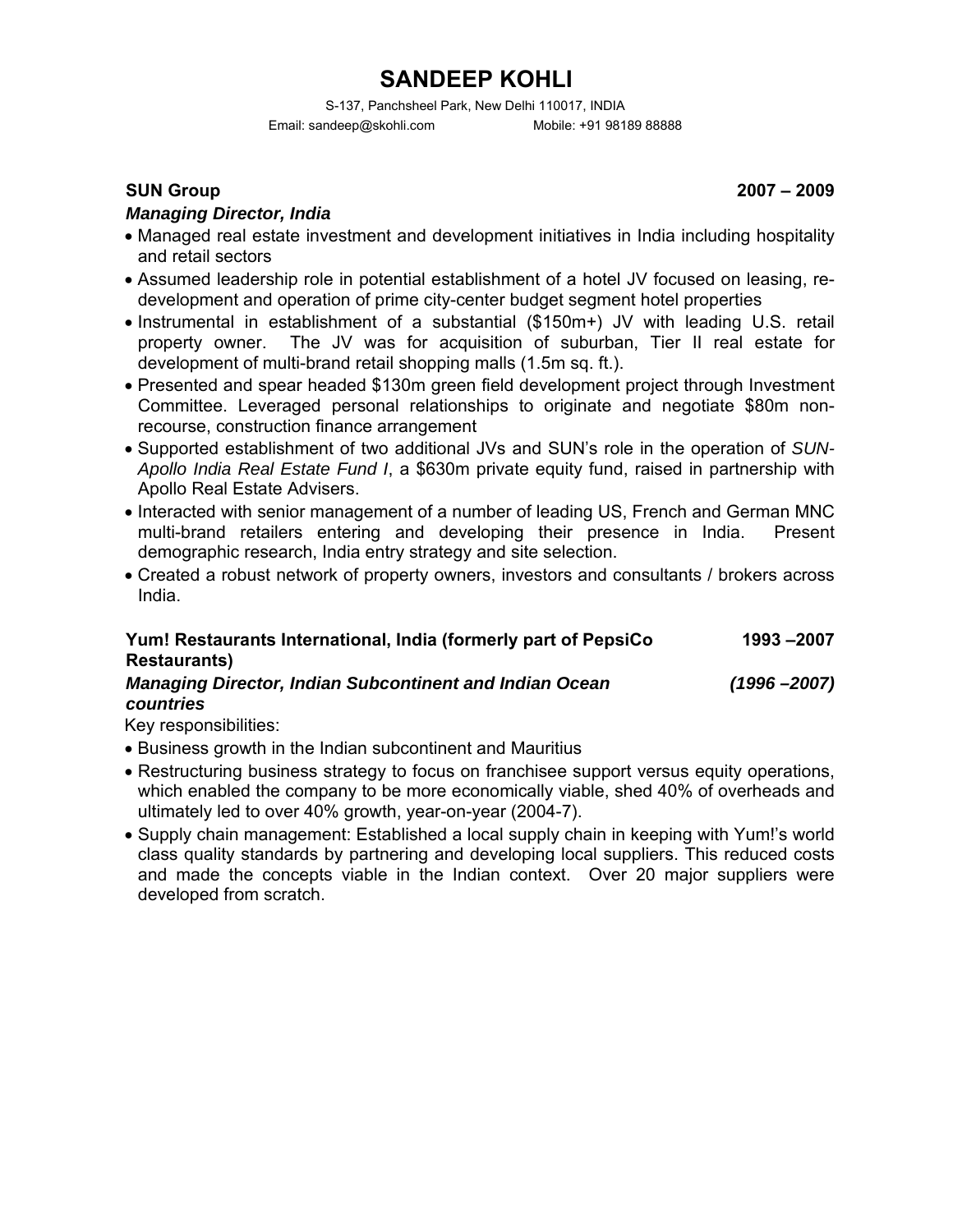S-137, Panchsheel Park, New Delhi 110017, INDIA Email: sandeep@skohli.com Mobile: +91 98189 88888

*(1994 – 1996)*

### *Managing Director, India*

Key responsibilities:

- Defining and implementing entry strategy
- Managing environment to establish business given resistance from local non-branded players, agri-lobby and activists
- Launching the brand to change very traditional customer behavior
- Establishing retail chain: Identifying and recruiting personnel, Identifying and training suppliers
- Re-launching KFC concept following setbacks by hostile local elements. The re-launch was successful and the brand is today established with a high popularity level

*(1993 –1994)*

### *Country Manager Designate, Hong Kong*

Key responsibilities:

- Business development in Asia Pacific region
- Led due diligence team on the entry strategy for India

### American Express, Travel Related Services 1983 – 1993 *Director and General Manager, Travel and Travel Management Services, Taiwan (1990 – 1993)*

Key responsibilities:

- Core travel related activities. Significant improvements, achieved up to 35% growth in Travel sales and 40% in Corporate Card sales (versus historical 10 -15%)
- Primarily responsible for bringing about a turnaround in the business.
- Development and launch of a new range of products viz. Business Travel Account. Opened a new office in Southern Taiwan.

### *Director, Travel Related Services, India*

Key responsibilities:

- Establishing processes in order to leverage synergies between card and travel business
- Developing key account relationships and a base for card acceptance
- Developing a skilled workforce by inculcating a service mentality across the organization
- During this period the business grew on a compounded annual growth basis by over 20%. Under stewardship, team was awarded the *Chairman's Award*

*(1983 – 1989)*

*(1989 – 1990)*

Held various positions, such as: Manager, Travel Related Services, Card and Travelers Cheque Sales, India, Sri Lanka and Maldives. In the second position, established a sales function in an emerging market. This exposure enabled growth into a broad-based South Asian role fairly early in career